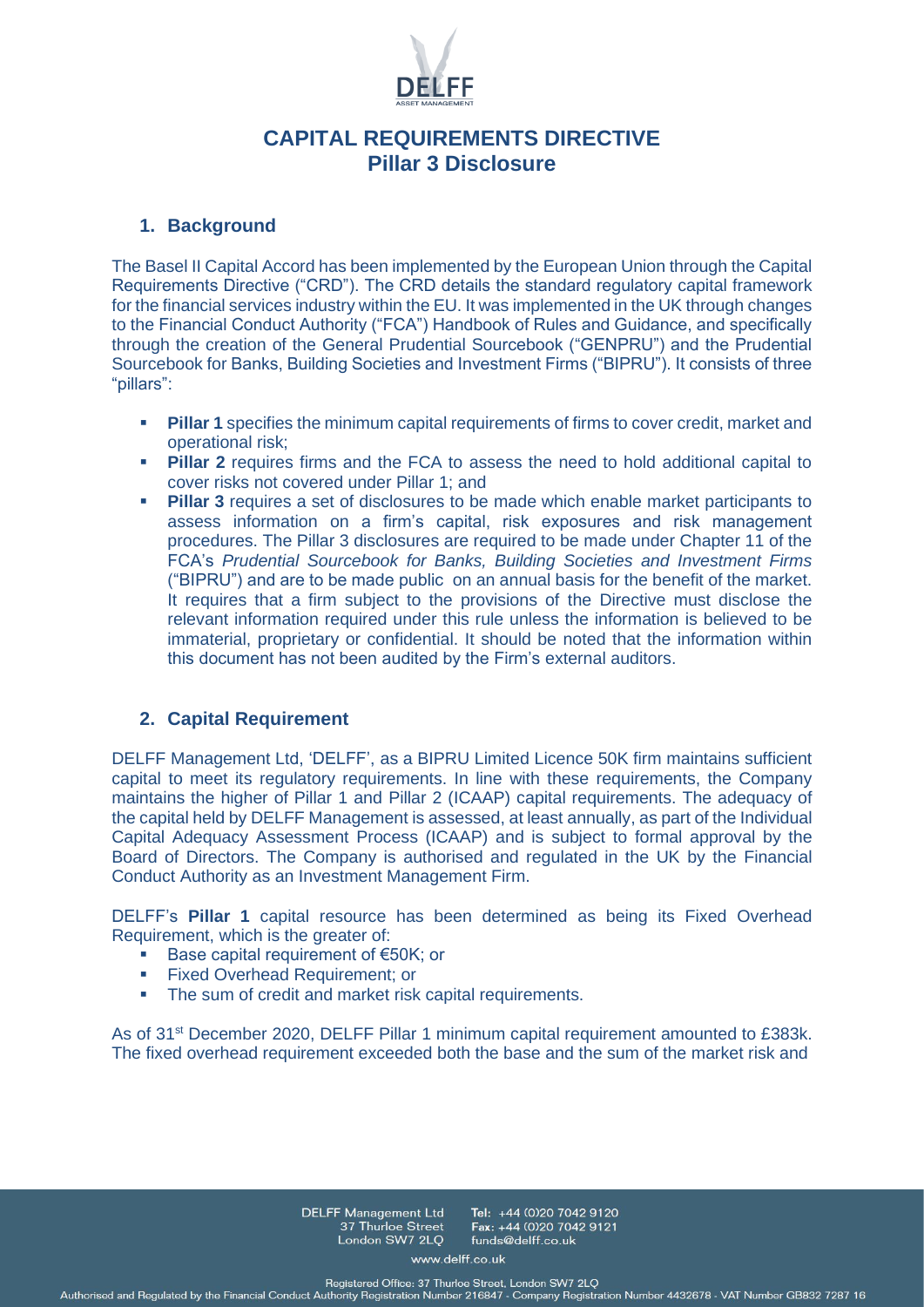

credit risk capital requirement and has been calculated in accordance with the FCA's *General Prudential Sourcebook* ("GENPRU").

#### **Compliance with the rules in BIPRU and Pillar 2 Rule Requirements:**

DELFF's overall approach to assessing the adequacy of our internal capital is set out in our Internal Capital Adequacy Assessment Process ("ICAAP"). The ICAAP process involves separate consideration of risks to our capital combined with stress testing analysis to determine whether any additional capital is required for Pillar 2.

The Firm's ICAAP assesses the amount of capital required to mitigate the risks to which DELFF is exposed over a 12-month time horizon. The ICAAP considers the impacts of future business plans a well as potential adverse scenarios (such as market downturns or significant operational errors) on the capital resources of DELFF, so that regulatory capital requirements are always met. DELFF has calculated its capital requirement in accordance with the relevant FCA rules and the final level of capital is calculated as the Base Capital Requirement. On completion of the ICAAP process it was concluded that no additional Pillar 2 capital is required.

#### Capital Adequacy

Capital Resources: As at 31<sup>st</sup> December 2020 the Firm held regulatory capital resources of £280K. This comprised solely of core Tier 1 capital.

### **3. Key Risk**

DELFF Management Ltd has implemented a risk management process in order to ensure that it has effective systems and controls in place to identify, monitor and manage risks arising from the business. A risk management matrix has been produced to quantify risks within the business. Risk management is fundamental to help avoid losses and achieve fund performance and corporate profit. The following risks are assessed within the ICAAP and throughout the business:

**Credit Risk:** This is the current or prospective risk to earnings identified and capital arising from an obligor's failure to meet the terms of any contract. DELFF has minimal exposure to risk in this category. The credit risk exposure mainly relates to cash balances and money market deposits held with banks and financial institutions. This risk is mitigated using highly rated banks.

**Market Risk:** This is the current or prospective risk to earnings or value arising from adverse movements in investment instrument prices, including equities, commodities, foreign exchange and interest rates. This risk can arise from open positions in bonds, securities, currencies, commodities, or derivatives. DELFF does not trade on its own account.

**Operational Risk:** This is the risk, direct or indirect, of loss resulting from inadequate or failed internal processes, people, and systems or from external events. DELFF has identified a few key operational risks to manage. These relate to loss of key members of staff, systems failure, and failure to follow investment guidelines or restrictions, mispricing of a fund net asset value, failure in the IT infrastructure, inadequate business continuity planning and likelihood of failure or weakness in the systems and controls procedures for the prevention of market abuse. This also includes legal, compliance/regulatory risk and reputational risk. DELFF seeks to avoid

> **DELFF Management Ltd** Tel: +44 (0)20 7042 9120 Fax: +44 (0)20 7042 9121 37 Thurloe Street London SW7 2LO funds@delff.co.uk

> > www.delff.co.uk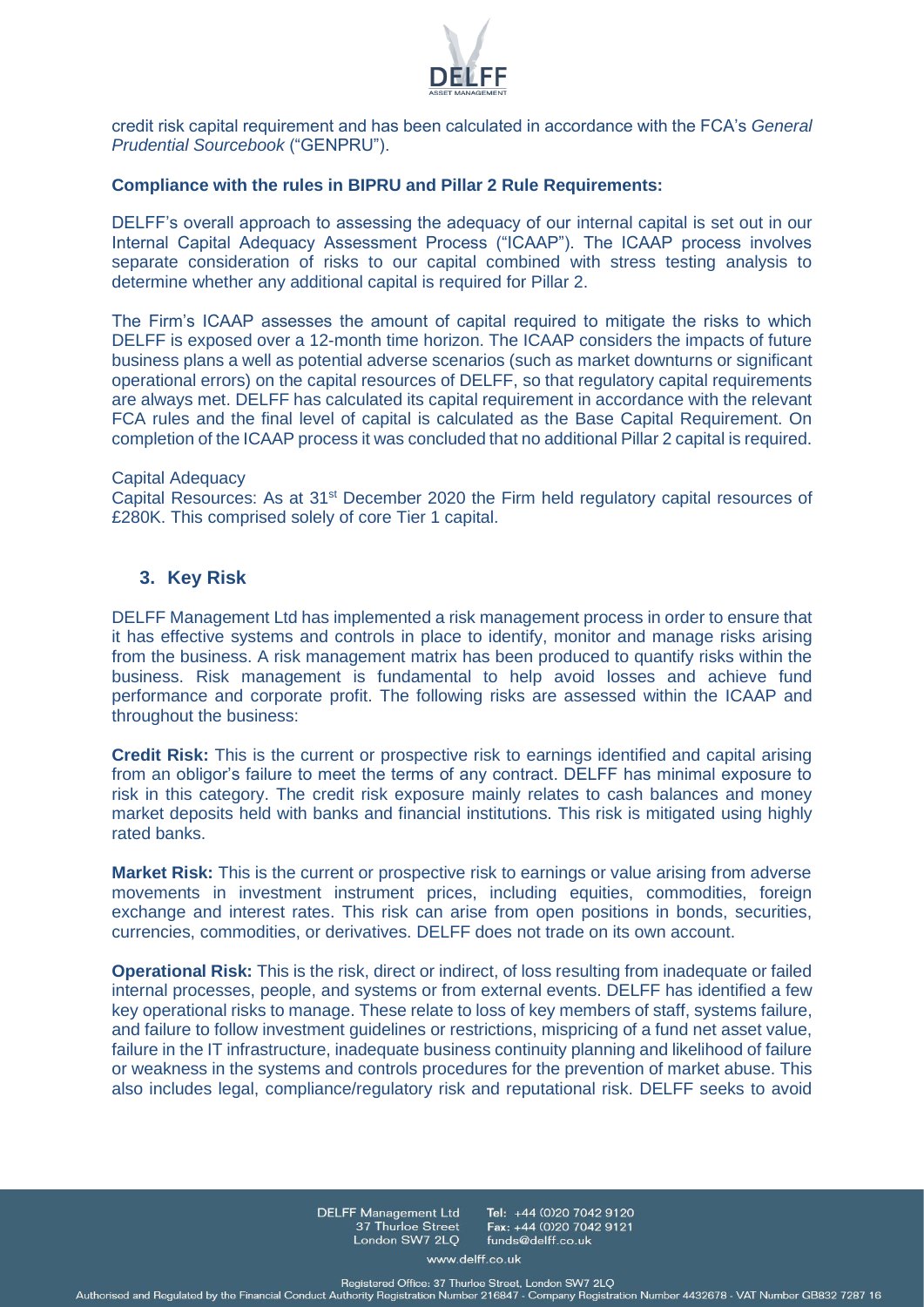

operational and IT risks: the Firm has set up a solid internal infrastructure and can manage these risks with the documented

processes, controls procedures and contingencies it has in place.

**Business Risk:** This is the risk from changes to a firm's internal and external environment and includes the risk that the firm may not be able to carry out its business plan and desired strategy.

The Firm has assessed that the key business risks relate to the failure to adopt an appropriate business strategy or failure to deliver it. Our Pillar 2 business risk assessment principally takes the form of a fall in assets under management following a market downturn that leads to lower management fees.

**Concentration Risk:** This is the risk arising from a lack of diversity in business activities i.e., the risks associated with large exposures from individual commercial relationships, reliance upon a single transaction/income type and exposure to a substantial client.

**Interest Rate Risk:** This is the risk of potential adverse movements in interest rates and the impact these have on planned future cash flows The Firm has no outstanding loans or debt. Interest income does not form a significant part of revenue or costs.

> **DELFF Management Ltd** 37 Thurloe Street London SW7 2LQ

Tel: +44 (0)20 7042 9120 Fax: +44 (0)20 7042 9121 funds@delff.co.uk

www.delff.co.uk

Registered Office: 37 Thurloe Street, London SW7 2LQ<br>Authorised and Regulated by the Financial Conduct Authority Registration Number 216847 - Company Registration Number 4432678 - VAT Number GB832 7287 16